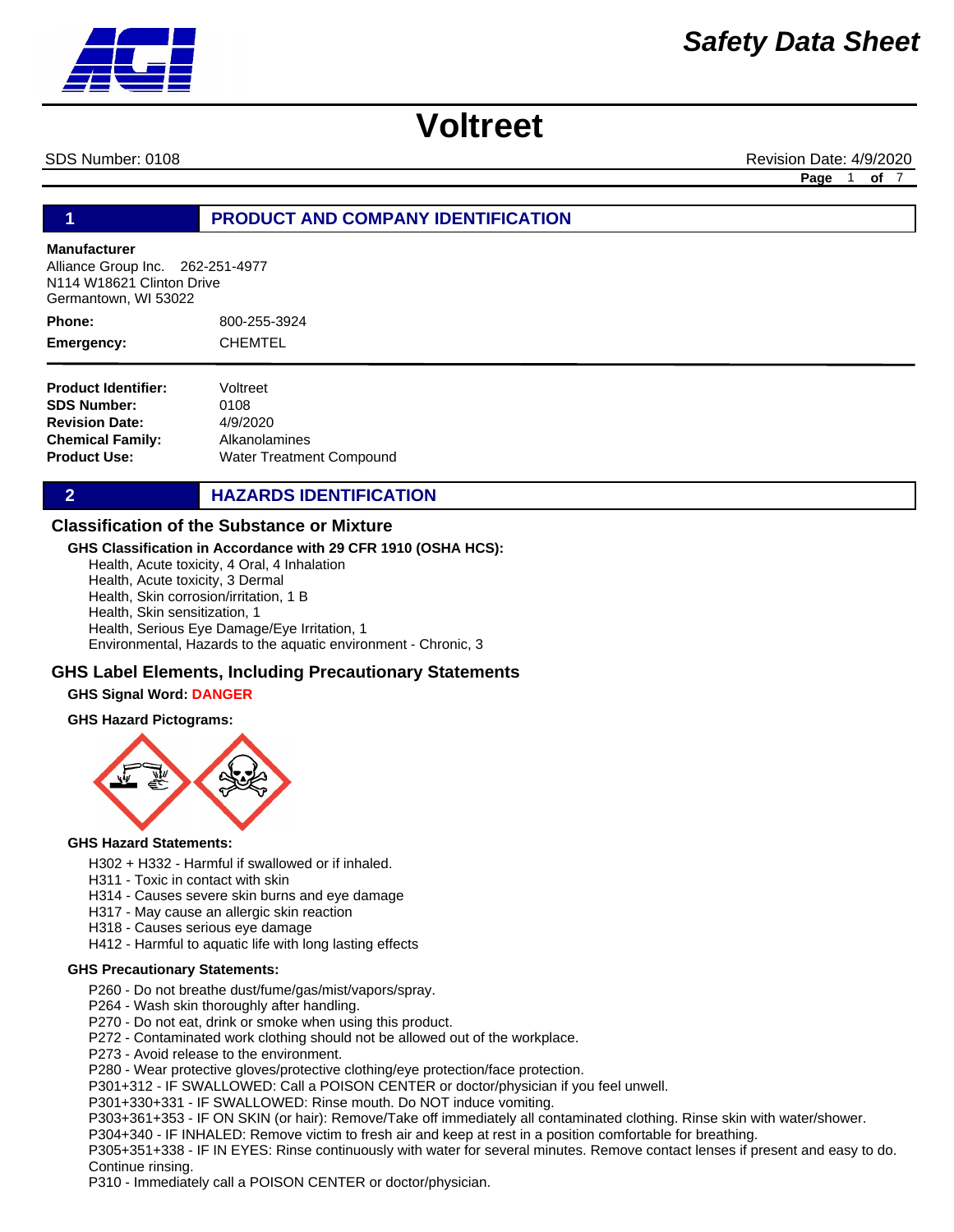SDS Number: 0108 **Revision Date: 4/9/2020** Revision Date: 4/9/2020

Page 2 of

P333+313 - If skin irritation or a rash occurs: Get medical advice/attention. P501 - Dispose of contents/container in accordance with local, regional and international regulations.

#### **Route of Entry: Target Organs: Inhalation: Skin Contact: Eye Contact:** Respiratory system; Eyes; Skin; Teeth. May be harmful if inhaled. Can cause irritation and inflammation of the respiratory tract. Material is extremely destructive to the tissue of the mucous membranes and upper respiratory tract. May cause skin burns and redness. Toxic if absorbed through skin. May cause severe burns. May cause permanent eye damage. **Ingestion:** Harmful if swallowed. Eyes; Inhalation; Ingestion; Skin. **Hazards not Otherwise Classified (HNOC) or not Covered by GHS**

#### **HMIS III:** Health = 3(Chronic), Fire = 1, Physical Hazard = 0



### **3 COMPOSITION/INFORMATION OF INGREDIENTS**

\*Substance/Mixture: Mixture

| CAS#                             | %               | Chemical Ingredients:<br>Chemical Name: |  |
|----------------------------------|-----------------|-----------------------------------------|--|
| $110 - 91 - 8$<br>$100 - 37 - 8$ | $<5\%$<br>5-10% | Morpholine<br>Diethylethanolamine       |  |

### **4 FIRST AID MEASURES Inhalation:** If symptoms develop, move victim to fresh air. Give oxygen or artificial respiration if needed. Consult a physician. **Skin Contact:** Promptly flush skin with water for 15 minutes. Remove contaminated clothing immediately. Wash with soap and plenty of water. Consult a physician. **Eye Contact:** Immediately flush eyes with large amounts of water for at least 15 minutes, lifting eyelids occasionally to facilitate irrigation. Get immediate medical attention. **Ingestion:** Do NOT induce vomiting. Seek immediate medical attention. If unconscious, take to a hospital or physician. Never induce vomiting or give anything by mouth to an unconscious victim. For spontaneous vomiting, keep head below hips. **5 FIRE FIGHTING MEASURES**

**Flammability:** Not Flammable or Combustible. **Flash Point:** 212 F **Burning Rate:** No data available **Flash Point Method:** No data available

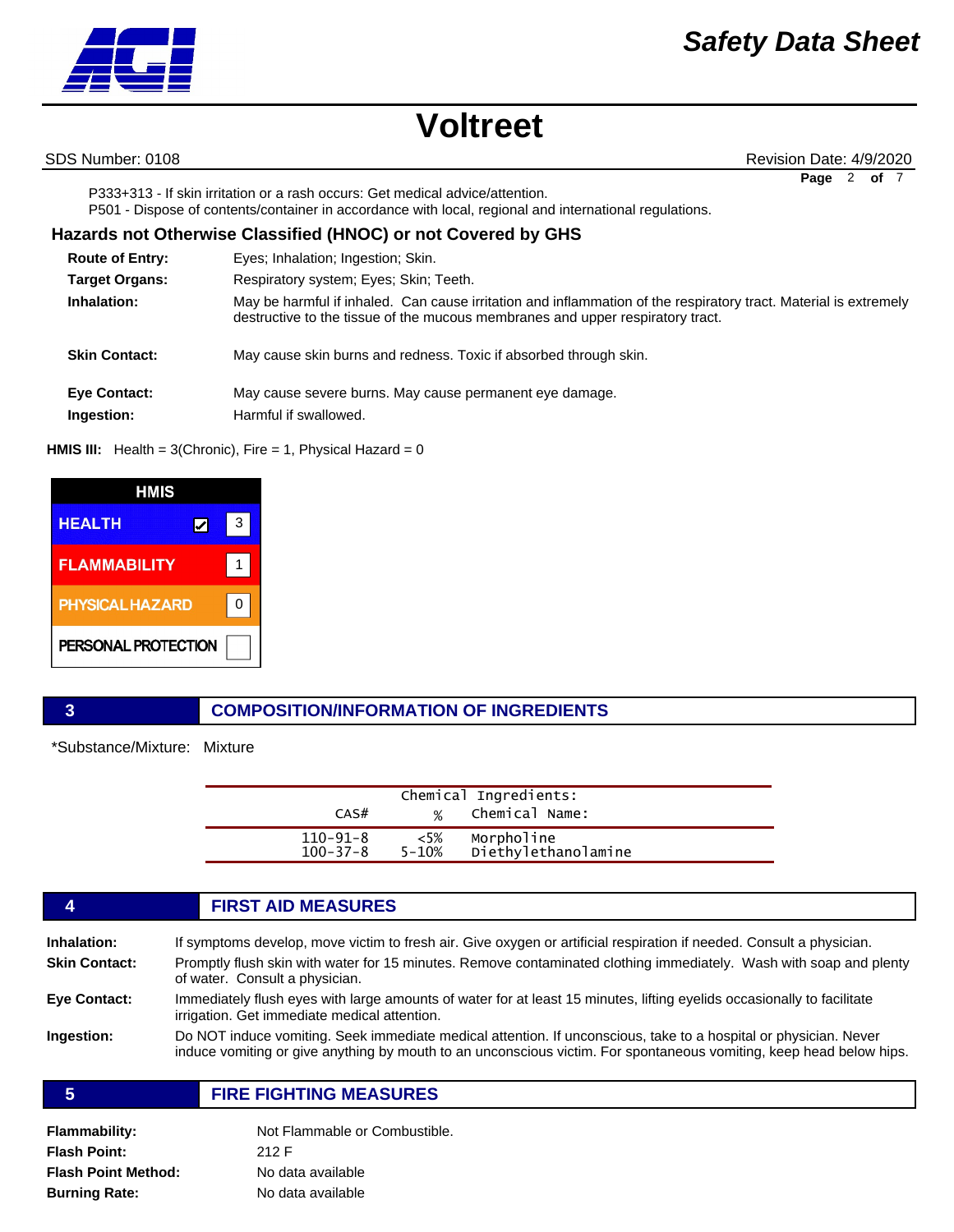**Page** 3 **of** 7

## **Voltreet**

#### SDS Number: 0108 **Revision Date: 4/9/2020** Revision Date: 4/9/2020

| <b>Autoignition Temp:</b> | No data available. |
|---------------------------|--------------------|
| LEL:                      | No data available  |
| UEL:                      | No data available  |

Fire Fighting Methods

Evacuate area of unprotected personal. Wear protective clothing including NIOSH Approved self- contained breathing apparatus. Remain upwind of fire to avoid hazardous vapors and decomposition products. Use water spray to cool fire exposed containers and disperse vapors.

#### **Unusual Fire or Explosion Hazards:**

Vapors are heavier than air and can settle in low or confined areas. Vapors concentrated in a confined or poorly ventilated area can be ignited upon contact with a high energy spark, flame, or high intensity source of heat. This material may produce a floating fire hazard in extreme fire conditions.

#### *Extinguishing Media*

**Suitable:** Water spray. Alcohol foam. Carbon dioxide. Dry chemical. Use extingushing measures that are appropriate to local circumstances and the surrounding environment.

**Unsuitable fire extinguisher:** No data available

### **6 ACCIDENTAL RELEASE MEASURES**

#### **Personal Precautions**

Evacuate to safe area. Use personal protective equipment. Avoid breathing vapors, mist or gas. Ensure adequate ventilation. Never exceed any occupational exposure limit.

#### **Environmental Precautions**

Prevent further leakage or spillage if safe to do so. Do not let products enter drains. Discharge into the environment must be avoided.

#### **Spill**

Keep upwind of leak or spill. Soak up with inert absorbent material and dispose of as hazardous waste. Keep in suitable, closed containers for disposal. Flush remaining area with water to remove trace residue and dispose of properly. Avoid direct discharge to sewers and surface waters. Notify authorities if entry occurs. Use non-sparking tools and equipment.

|                                          | <b>HANDLING AND STORAGE</b>                                                                                                                                                                                                                                                           |
|------------------------------------------|---------------------------------------------------------------------------------------------------------------------------------------------------------------------------------------------------------------------------------------------------------------------------------------|
| <b>Handling Precautions:</b>             | Avoid contact with eyes, skin, or clothing. Avoid breathing vapors or mist. Wash thoroughly after<br>handling.                                                                                                                                                                        |
|                                          | Do not expose containers to open flame, excessive heat, or direct sunlight. Take precautionary<br>measures against static discharges. Use non-sparking tools and equipment. Do not add nitrites or other<br>nitrosating agents. A nitrosamine, which may cause cancer, may be formed. |
| <b>Storage Requirements:</b>             | Store in cool/dry area. Keep away from sunlight, heat, sparks, and flames. Keep away from incompatible<br>materials. Keep container tightly closed. Do not store in unlabeled or mislabeled containers.                                                                               |
| 8                                        | <b>EXPOSURE CONTROLS/PERSONAL PROTECTION</b>                                                                                                                                                                                                                                          |
| <b>Engineering Controls:</b>             | Provide local exhust ventilation. Maintain adequate ventilation.                                                                                                                                                                                                                      |
| <b>Personal Protective</b><br>Equipment: | <b>Hygiene Measures</b><br>Handle in accordance with good industrial hygiene and safety practice. Wash hands before breaks and                                                                                                                                                        |

Handle in accordance with good industrial hygiene and safety practice. Wash hands before breaks and at the end of workday. Respiratory

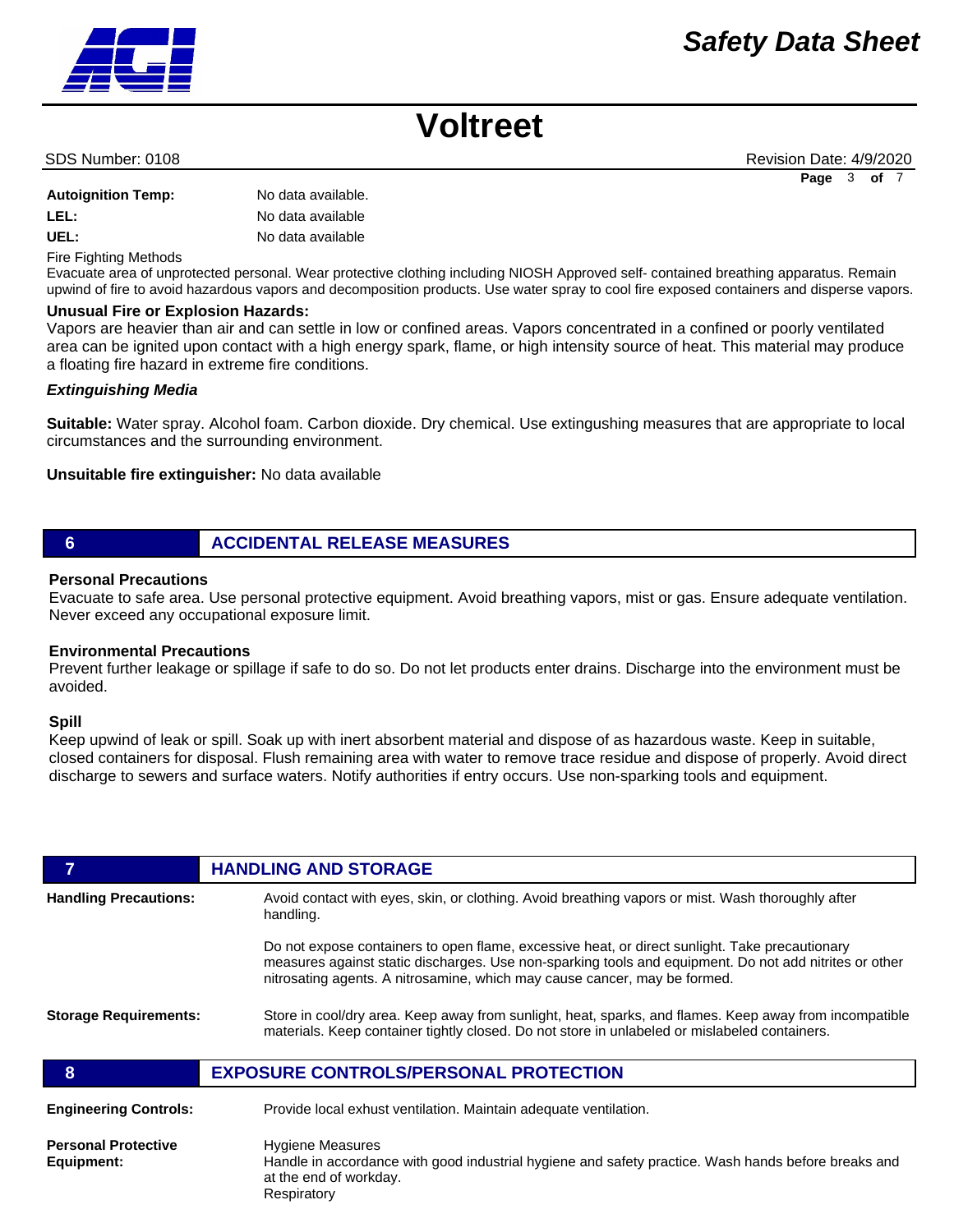SDS Number: 0108 **Revision Date: 4/9/2020** Revision Date: 4/9/2020

**Page** 4 **of** 7

Where risk assessment shows air-purifying respirators are appropriate use a full-face respirator with multi-purpose combination (US) or type ABEK (EN 14387) respirator cartridges as a backup to engineering controls. If the respirator is the sole means of protection, use a full-face supplied air respirator.

Eyes and Face

Wear chemical safety goggles while handling this product. Wear additional eye protection such as a face shield when the possibility exists for eye contact with splashing or spraying liquid or airborne material. Skin

Prevent contact with this product. Wear gloves and protective clothing depending on conditions of use. Protective gloves: gauntlet-type, neoprene, nitrile.

| Component           | <b>OSHA PEL</b> | <b>ACGIH TWA/TLV</b> |
|---------------------|-----------------|----------------------|
| <b>Morpholine</b>   | 20 ppm TWA      | 20 ppm TWA (Skin)    |
| Diethylethanolamine | 2 ppm TWA       | 10 ppm TWA           |

#### **9 PHYSICAL AND CHEMICAL PROPERTIES**

| Appearance:                                     | Clear, Water white |                              |                    |
|-------------------------------------------------|--------------------|------------------------------|--------------------|
| <b>Physical State:</b>                          | Liquid             | Odor:                        | Amine.             |
| <b>Odor Threshold:</b>                          | No data available. | <b>Molecular Formula:</b>    | No data available  |
| <b>Particle Size:</b>                           | No data available  | Solubility:                  | Complete.          |
| <b>Spec Grav./Density:</b>                      | 0.996              | <b>Softening Point:</b>      | No data available  |
| <b>Viscosity:</b>                               | No data available. | <b>Percent Volatile:</b>     | No data available. |
| <b>Saturated Vapor</b><br><b>Concentration:</b> | No data available  | <b>Heat Value:</b>           | No data available  |
| <b>Boiling Point:</b>                           | 212-326            | <b>Freezing/Melting Pt.:</b> | No data available. |
| <b>Flammability:</b>                            | No data available. | <b>Flash Point:</b>          | No data available. |
| <b>Partition Coefficient:</b>                   | No data available  | Octanol:                     | No data available  |
| <b>Vapor Pressure:</b>                          | No data available. | <b>Vapor Density:</b>        | No data available. |
| pH:                                             | 11.7               | VOC:                         | 10%, 0.83 lbs/gal  |
| Evap. Rate:                                     | No data available. | <b>Bulk Density:</b>         | No data available  |
| <b>Molecular weight:</b>                        | No data available  | <b>Auto-Ignition Temp:</b>   | No data available. |
| Decomp Temp:                                    | No data available. | UFL/LFL:                     | No data available  |

Lower Explosion Limits: 1.8- 6.7 Upper Explosion Limits: 10.8-11.7

| 10                               | <b>STABILITY AND REACTIVITY</b>                                                                                                                                                                                                                           |
|----------------------------------|-----------------------------------------------------------------------------------------------------------------------------------------------------------------------------------------------------------------------------------------------------------|
| <b>Reactivity:</b>               | No data available                                                                                                                                                                                                                                         |
| <b>Chemical Stability:</b>       | Product is stable under normal conditions.                                                                                                                                                                                                                |
| <b>Conditions to Avoid:</b>      | Avoid contact with heat, sparks, electric arcs, other hot surfaces, and open flames. Warning: Do not mix<br>this product with nitrites or other nitrosating agents because nitrosamines may be formed. Nitrosamines<br>may cause cancer.                  |
| <b>Materials to Avoid:</b>       | Strong Oxidizing Agents, acids, Sodium hypochlorites, calcium hypochlorites, nitrates, perchlorates,<br>heat, isocyanates, nitrites. Product slowly corrodes copper, aluminum, zinc, and galvanized surfaces.<br>Metals such as aluminum, zinc, tin, etc. |
| <b>Hazardous Decomposition:</b>  | Irritating and/or toxic gases. Carbon oxides, nitrogen oxides, ammonia. Nitrogen oxide can react with<br>water to form corrosive nitric acid.                                                                                                             |
| <b>Hazardous Polymerization:</b> | Will not occur under normal conditions.                                                                                                                                                                                                                   |

**11 TOXICOLOGICAL INFORMATION**

**Toxicity Data:**

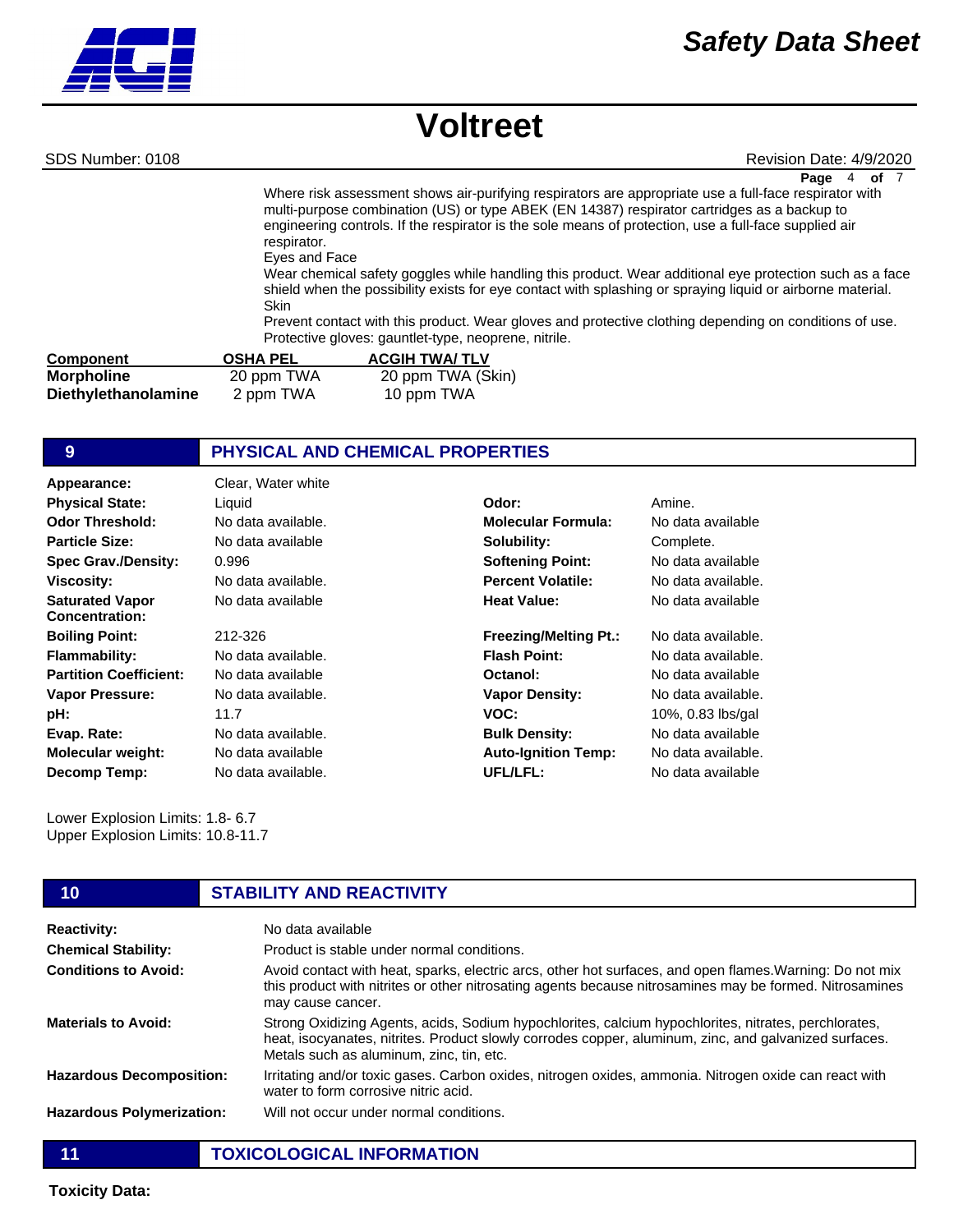SDS Number: 0108 **Revision Date: 4/9/2020** Revision Date: 4/9/2020

**Page** 5 **of** 7

**Eye Effects:** Vapors may cause eye irritation, excess redness, swelling, discomfort, tearing, pain. May cause serious eye damage/eye irritation if left untreated. Repeated exposure may cause conjunctivitis, corneal clouding, cararacts, retinal atrophy

- » Diethylaminoethanol Eyes Rabbit = severe eye irritation
- » Morpholine Eyes Rabbit = severe eye irritation

**Skin Effects:** May cause skin burns. Toxic if absorbed through skin. Causes symptoms such as reddening, swelling, rash, or blistering. Contact may cause tissue destruction, fisures, ulceration, bleeding, severe excess redness, dermatitis. Absorption may cause nausea, headache, general discomfort, liver injury, kidney injury.

» Diethylaminoethanol - Dermal LD50 - Rabbit = 1113 mg/kg

- Skin corrosion/irritation: rabbit - open irritation test

» Morpholine - Dermal LD50 - Rabbit = 500 mg/kg

- Skin corrosion/irritation: rabbit - severe sin irritation - 24 H

**Inhalation Effects:** May be harmful if inhaled. Product is destructive to the tissue of the mucous membranes and upper respiratory tract. Severe irritation and burns may result. Vapors or mists may cause: nasal discomfort and discharge, coughing, difficulty breathing, chest pain, vomiting, dizziness, drowsiness. Prolonged or repeated contact may cause: sensitization, damaged to the lungs, kidneys, liver.

- » Diethylaminoethanol Inhalation LC50 mouse = 5000 mg/m3
- » Morpholine Inhalation LC50 rat = 8000 ppm 8H

**Ingestion Effects:** May be harmful if swallowed. Causes severe irritation and burns. May cause burns to the mouth, throat, esophagus, stomach. May cause abdominal discomfort, abdominal pain, nausea, vomiting, diarrhea, dizziness, faintness, thirst, collapse. Aspiration into the lungs may occur during ingestion or vomiting, resulting in lung injury.

» Diethylaminoethanol - Oral LD50 - Rat = 1300 mg/kg

» Morpholine - Oral LD50 - Rat = 1450 mg/kg

**Chronic Effects:** No data available. **Teratogenicity:** No data available. **Fertility Effects:** No data available. **Mutagenicity: (Morpholine):** Mouse - lymphocyte - morphological transformation Hamster - ovary - sister chromatid exchange

#### **Carcinogenicity: (Morpholine) IARC: 3 - Group 3: not classifiable as to its carcinogenicity to humans**

 **(Morpholine):** Mouse - oral=tumorigenic - neoplastic by RTECS criteria. Lungs, thorax, or respiration.

**IARC:** No component of this product present at levels greater than or equal to 0.1% is identified as probable or confirmed human carcinogen by IARC.

**NTP:** No component of this product present at levels greater than or equal to 0.1% is identified as a known or anticipated carcinogen by NTP.

**OSHA:** No component of this product present at levels greater than or equal to 0.1% is identified as a carcinogen by OSHA.

**12 ECOLOGICAL INFORMATION** 

**Biodegradability** No data available.

**Ecotoxicity** Toxicity to fish:

 LC50- Leuciscus idus (Golden orfe) - 100-220 mg/L- 96 hr (Diethylethanolamine) LC50- Oncorhynchus mykiss (Rainbow trout) - 180-380 mg/L- 96 hr (Morpholine)

Toxicity to aquatic invertebrates:

 EC50- Daphnia magna (Water flea) - 83.6 mg/L- 48 hr (Diethylethanolamine) EC50- Daphnia magna (Water flea) - 80 mg/L- 48 hr (Morpholine)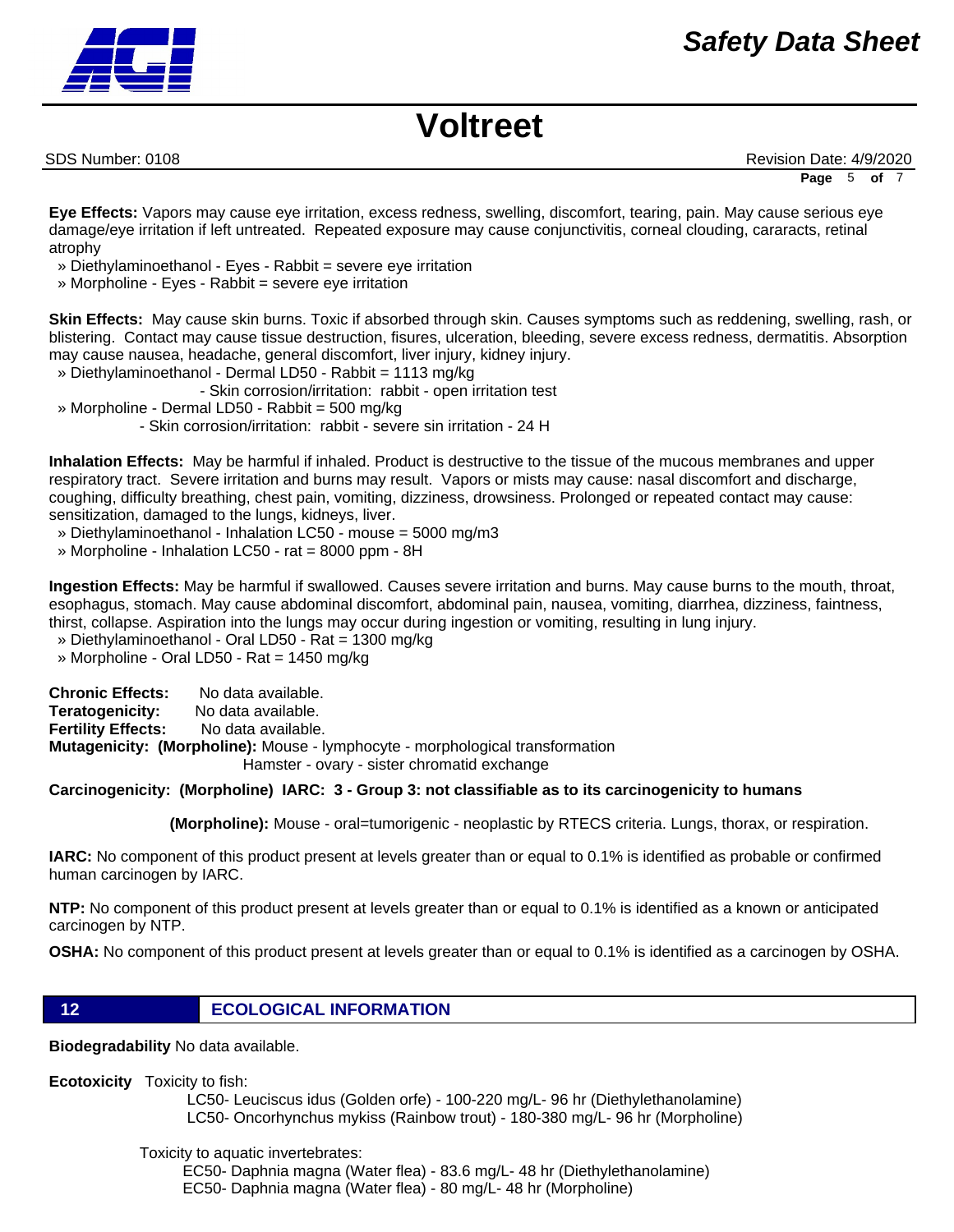SDS Number: 0108 **Revision Date: 4/9/2020** Revision Date: 4/9/2020

**Page** 6 of

An environmental hazard cannot be excluded in the event of unprofessional handling or disposal. Harmful to aquatic life.

### **13 DISPOSAL CONSIDERATIONS**

Dispose of in accordance with local, state, and federal regulations. Since emptied containers retain product residue, follow label warnings even after container is emptied. DO NOT pressurize, cut, weld, solder, drill, grind, or expose empty containers to heat, flame, sparks or other sources of ignition.

RCRA: This material is not listed as a Hazardous Waste if and when it is discarded.

Note: If this product is altered, it is the responsibility of the user to determine whether the material meets he criteria for hazardous waste at the time of disposal.



UN3267, Corrosive liquid, basic, organic, n.o.s., 8, PGII, (Diethylethanolamine, Morpholine)

Resp. Guide Page: 153



#### **15 REGULATORY INFORMATION**

This product does not contain chemicals known to the State of California to cause cancer, birth defects, or other reproductive harm.

### **FEDERAL REGULATIONS**

TSCA Inventory Status: All components of this product are listed "Active" on the Toxic Substances Control Act (TSCA) 8 (b) Inventory.

CERCLA / SARA Emergency Reporting A spill or release of this material may trigger the emergency release reporting requirements under CERCLA (40 CFR Part 300) and/or SARA Title III (40 CFR Part 355). State or local reporting requirements may differ from federal requirements.

### **» No components require reporting**

Clean Water Act (CWA): The following chemicals are listed under Section 311 as hazardous substances requiring the submission of a National Pollutant Discharge Elimination System (NPDES) permit application to EPA. » **No components listed**

RCRA: The requirements of the federal hazardous waste regulations do not appy uness the waste fails to pass any of EPA's four tests for determining hazardous wastes.

#### **» No components listed**